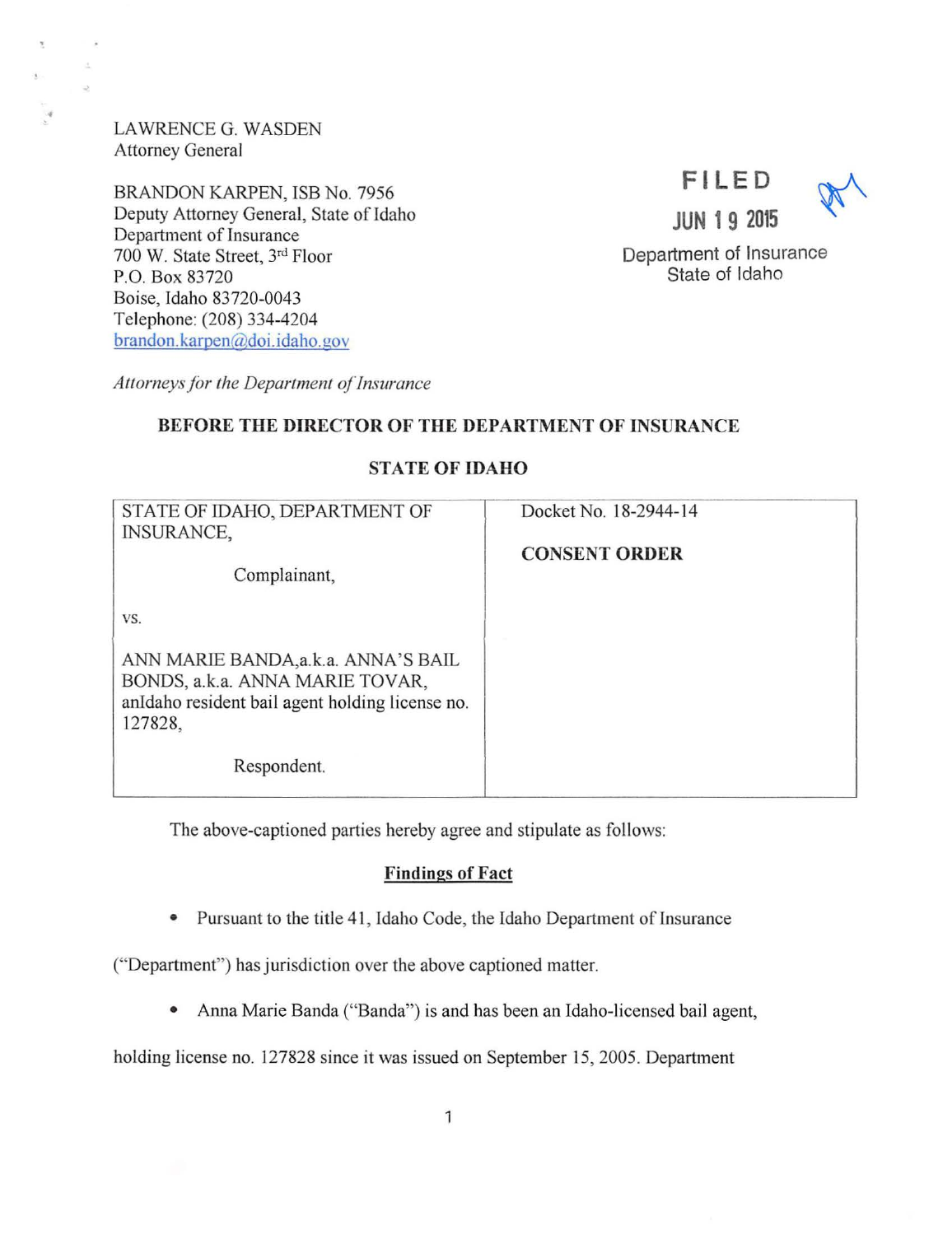records reflect that Banda operates out of Caldwell, Idaho.

#### FACTUAL ALLEGATIONS

• In February 2014, the Department received a report that Banda had executed bail bonds but had failed to properly pay bond premium money to the bond surety and the surety insurance company. As a result of this report the Department initiated an investigation into Banda's practices as a bail agent.

• As a result of the investigation, the Department determined that Banda

engaged in the following activities:

 $\bullet$ 

- On at least one occasion, Banda deposited a check for bond premium into a nonfiduciary business operating account.
- On several occasions, Banda made personal purchases from her fiduciary fund account.

• As part of its investigation, the Department directed an inquiry to Banda seeking documents and files for bond transactions taking place January 1, 2014, through February 28, 2014. The records that Banda in response to the inquirywere missing multiple documents, contained many incomplete documents, and numerous illegible documents.

## Conclusion of Law

• Idaho Code  $\S 41-1016(1)(b)$  provides that the director of the Department may impose an administrative penalty not to exceed \$1,000, and may suspend or revoke an agent's license for violating any provision of title 41.

• Idaho Code  $\S 41$ -1024(1) provides, in pertinent part, that "[a] l fiduciary funds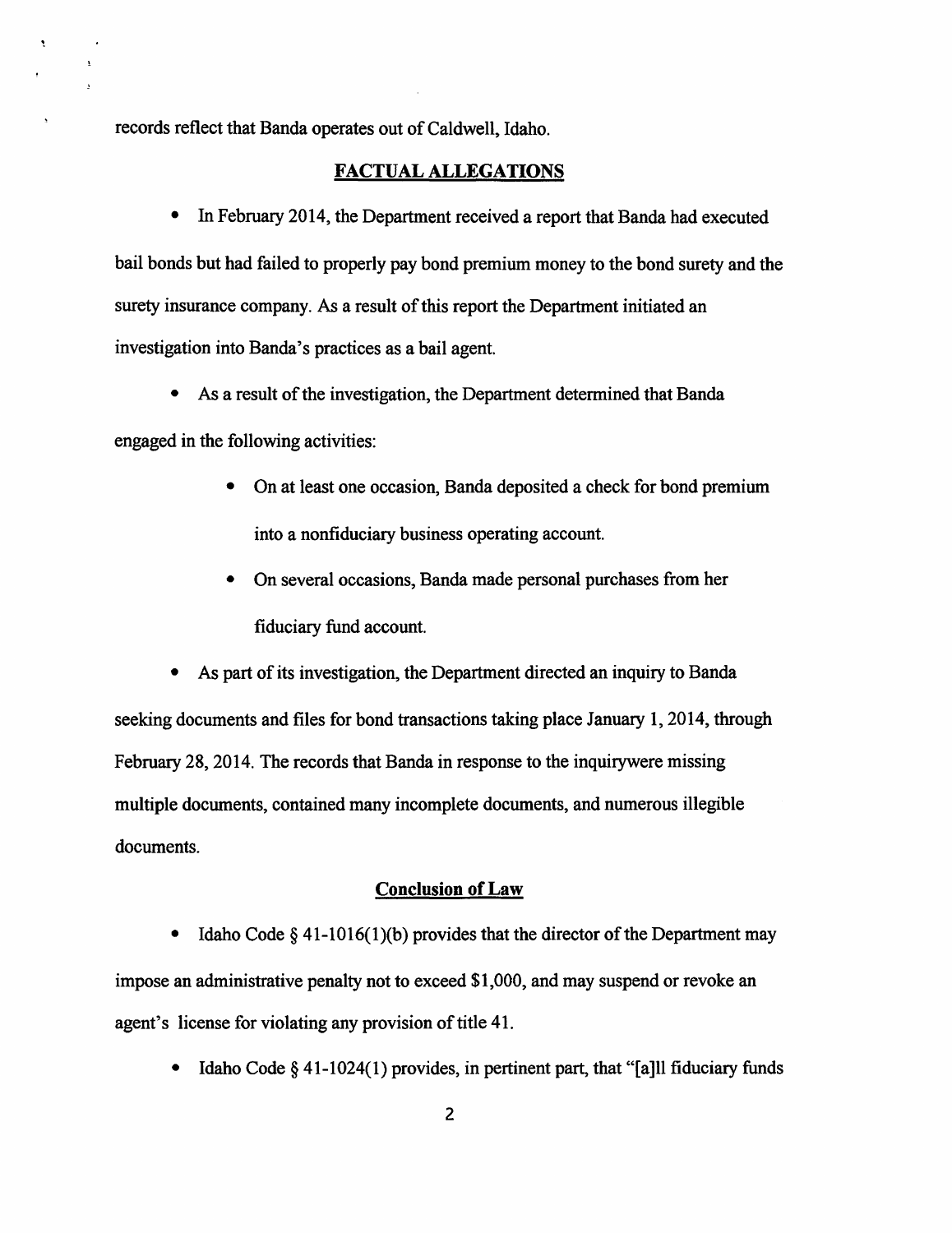received or collected by a producer shall be trust funds received by the producer in a fiduciary capacity, and the producer shall, in the applicable course of business, account for and pay the same to the person entitled to the funds. The producer shall establish a separate account for funds belonging to others in order to avoid a commingling of such fiduciary funds with his own funds."

• Banda's failure to deposit premium into a fiduciary fund account on the aforementioned occasions does not conform with the requirements of Idaho Code § 41-1024(1), and thus constitutes a violation of Idaho Code§ 41-1024(1).

• Idaho Code  $\S 41-1016(1)(d)$  provides that the director of the Department may impose an administrative penalty not to exceed \$1,000, and may suspend or revoke an agent's licenseif an agent improperly withholds, misappropriates or converts any moneys or properties received in the course of doing insurance business.

Idaho Code  $\S 41$ -1016(1)(h) provides that the director of the Department may impose an administrative penalty not to exceed \$1,000, and may suspend or revoke a license if an agent demonstrates incompetence, untrustworthiness or financial irresponsibility in the conduct of business in this state or elsewhere.

• Banda's personal use of fiduciary funds constitutes the improper withholding, misappropriating or converting money or property received in the course of insurance business, and demonstrates incompetence, untrustworthiness or financial irresponsibility in the conduct of business in this state or elsewhere, in violation of Idaho Code§ 41-1016 $(1)(d)$  and  $(h)$ .

• Idaho Code § 41-1041 sets forth the record keeping requirements for bail

3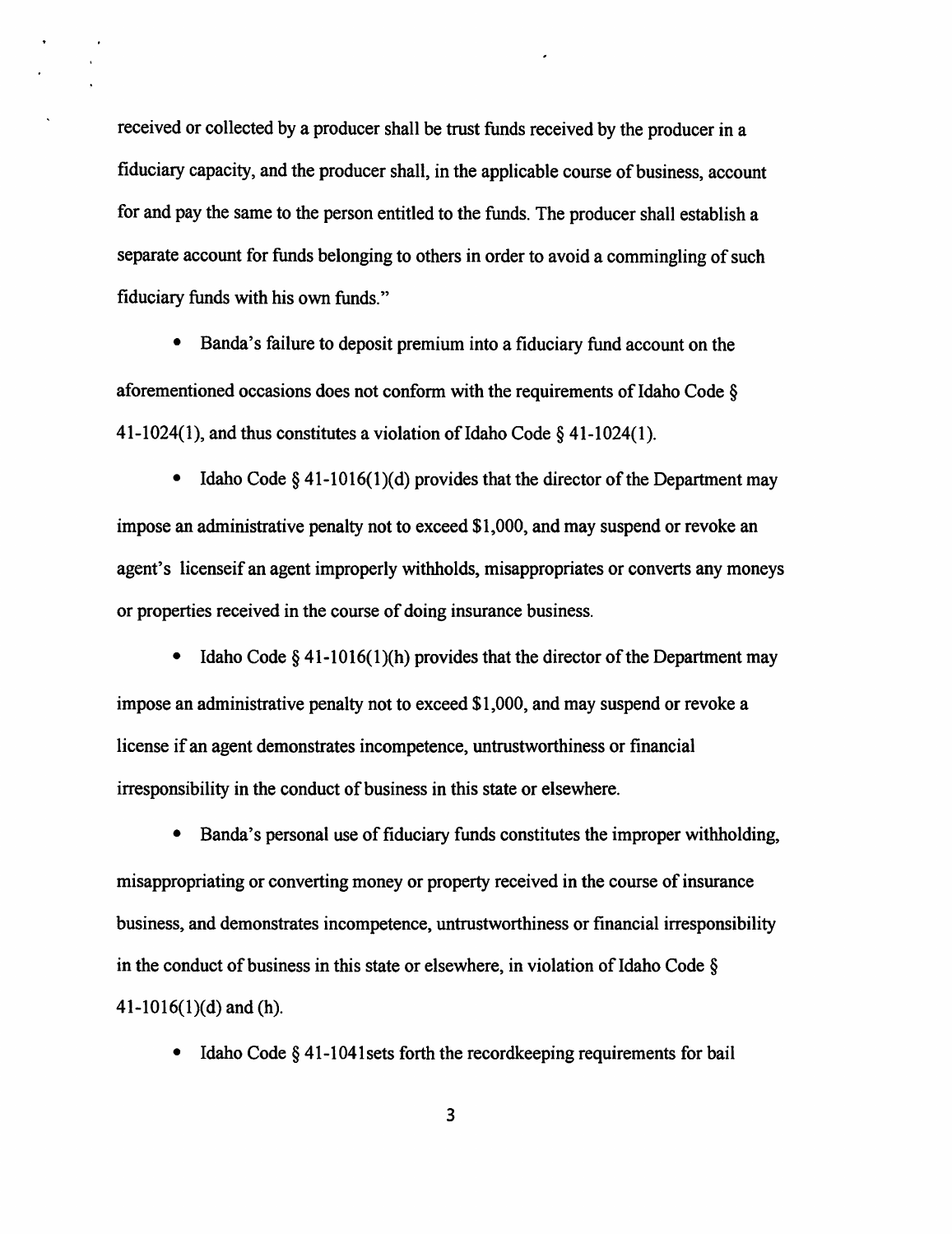agents, and requires, "[i]n addition to the records set forth in section 41-1036, Idaho Code, a bail agent shall also maintain complete records pertaining to any ... bail bond transaction for at least five (5) years after the liability of the surety has been terminated."

• Banda's records failed to meet the recordkeeping requirements set forth in  $\delta$ 41-1041, and thus constitutes a violation of Idaho Code § 41-1041.

### **Sanctions**

- Based upon the foregoing facts, Band and the Department agree as follows:
	- Banda's Resident Bail Agent License No.127828 shall be suspended for one year, effective immediately upon entry of this Consent Order.
	- Banda shall pay an administrative penalty of \$6,000, with \$1,000 payable by June 15, 2015, \$1,000 due by July 15, 2015, and \$4,000 due before requesting readmission.
	- Following the completion of the one year suspension and payment of all penalties, Banda's license shall be reinstated by the Department upon Banda's request for readmission.
	- Upon readmission, Banda's license will be granted on a supervisory basis. Banda's business activities will be monitored by the Department, and Banda will provide access to records and other requested materials upon Department request for inspection.
	- Following the completion of one year of supervised licensing, Banda may apply for a full license. Prior to full reinstatement, Banda shall successfully complete at least 200 hours of Department approved

4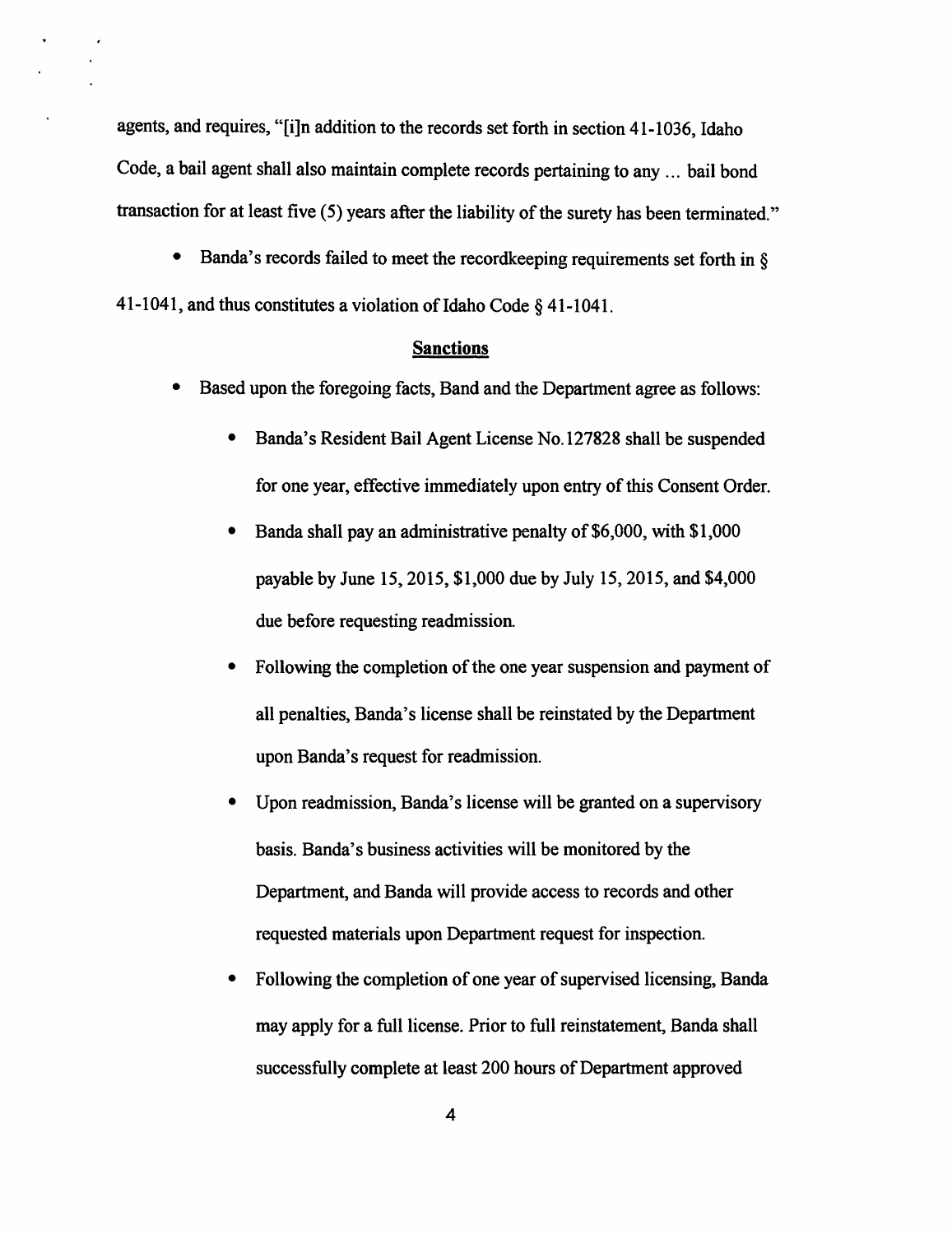educational programs.

The Department will have an open door policy to assist Banda with compliance during Banda's suspension and supervised licensing period.

• The parties waive their right to notice and hearing at which they may be represented by counsel, present evidence and examine witnesses.

• The parties waive their right to seek reconsideration or judicial review of this

Consent Order.

• The parties agree that the terms of this Consent Order are appropriate and proper under the circumstances referenced herein and that they have entered into this Consent Order knowingly, voluntarily, with full knowledge of any rights they may be waiving, and after consultation with an attorney.

 $AGREED this \sim 2015.$ 

 $\frac{\omega}{\omega}$  By:

Ann Marie Banda

SUBSCRIBED AND SWORN to before me this 12-day of June, 2015.

courreza Notary Public for Idaho  $\mathbb{Q}$ y commission expires on  $\left(2 - \frac{1}{2} \epsilon - \frac{2\pi}{9} \right)$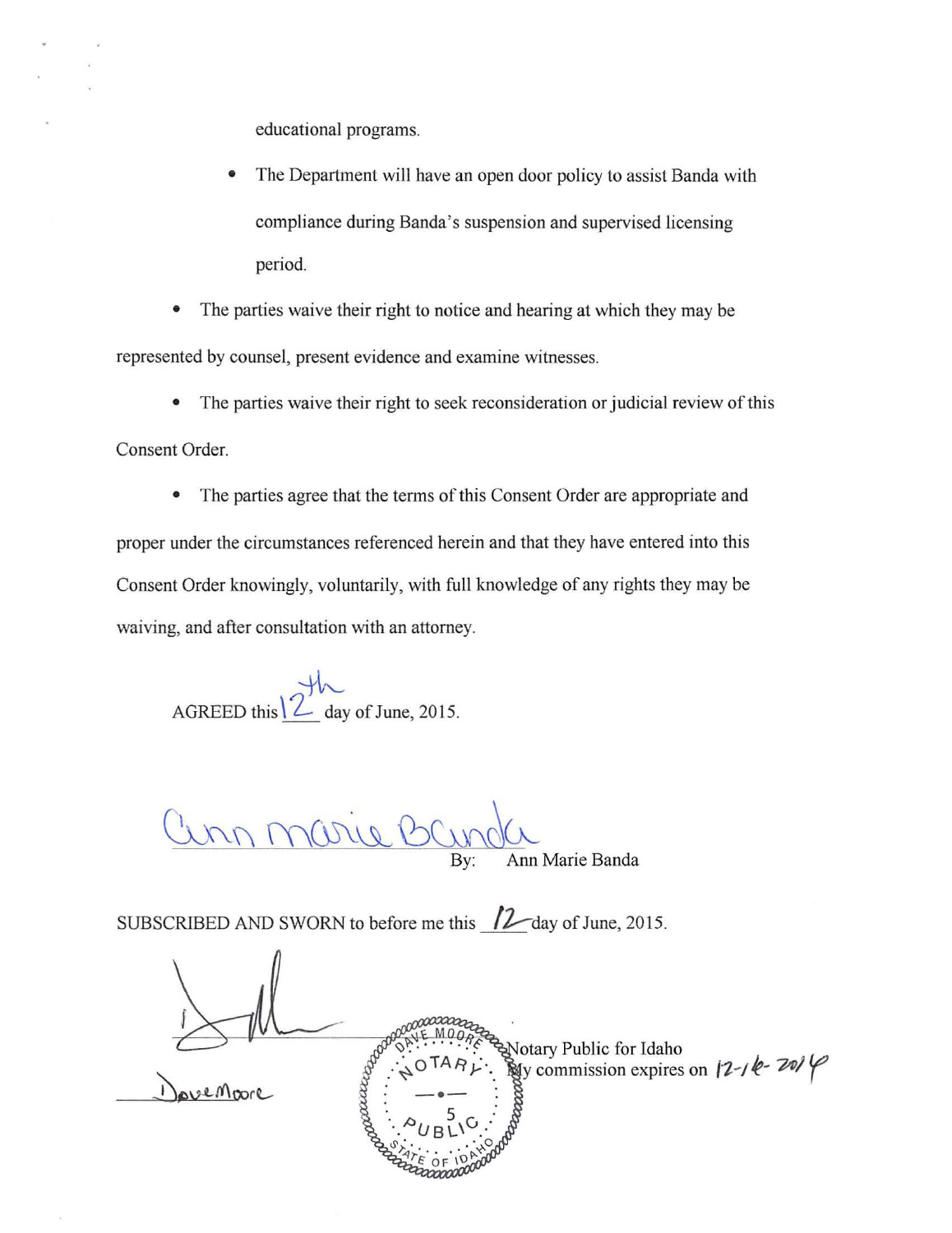AGREED this  $\sqrt{8}$  day of June, 2015.

By: Elaine Mellon, Bureau Chief Consumer Services Idaho Department of Insurance

**YI-42** SUBSCRIBED AND SWORN to before me this  $\frac{y}{z}$  day of June, 2015.

,<br>2018

Notary Public for Idaho My commission expires on

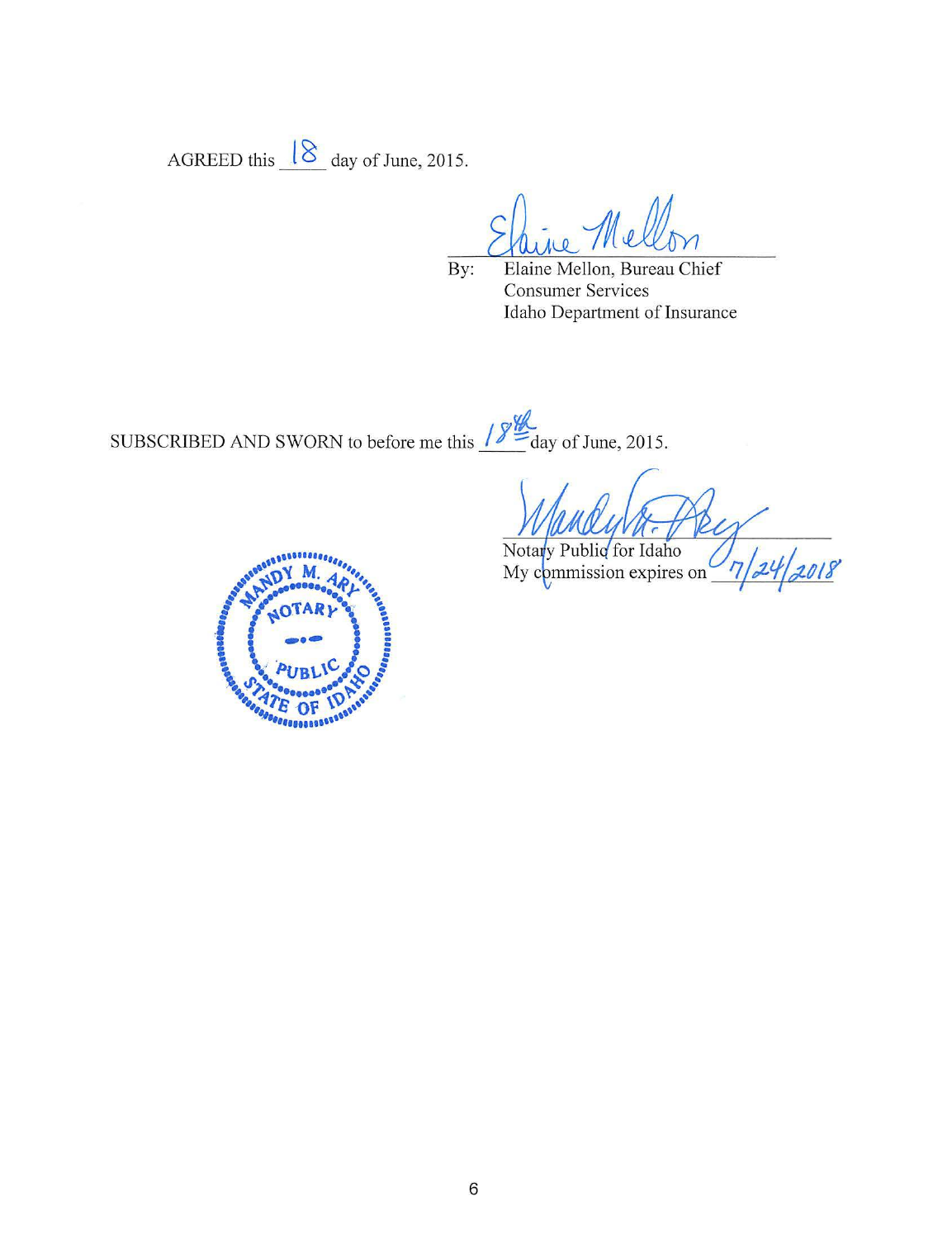### **FINAL ORDER**

#### **IT IS HEREBY ORDERED:**

1. Ann Marie Banda's Resident Bail Agent License No. 127828 is hereby suspended for one year, effective immediately.

2. Banda shall pay an administrative penalty of \$6,000, with \$1,000 payable by June 15, 2015, \$1 ,000 due by July 15, 2015, and \$4,000 due before requesting readmission.

3. Following the completion of the one year suspension and payment of all penalties, Banda's license shall be reinstated by the Department upon Banda's request for readmission.

4. Upon satisfactory payment of all penalties, Banda's license will be reinstated on a supervisory basis and her business activities will be monitored by the Department. Banda will provide immediate access to records and other materials upon Department request for inspection.

5. Following the completion of the one year of supervised licensing period, Banda may request full licensure. Prior to full reinstatement, Banda shall successfully complete at least 200 hours of Department approved educational programs.

6. The Department will have an open door policy to assist Banda with compliance during Banda's suspension and supervised licensing period.

7. Failure to comply with any portion of this order shall bar Banda from eligibility for any license under title 41 , Idaho Code.

Dated this *[9\_ day of June, 2015.* 

STATE OF IDAHO DEPARTMENT OF INSURANCE

DEAN L. Camera

Director